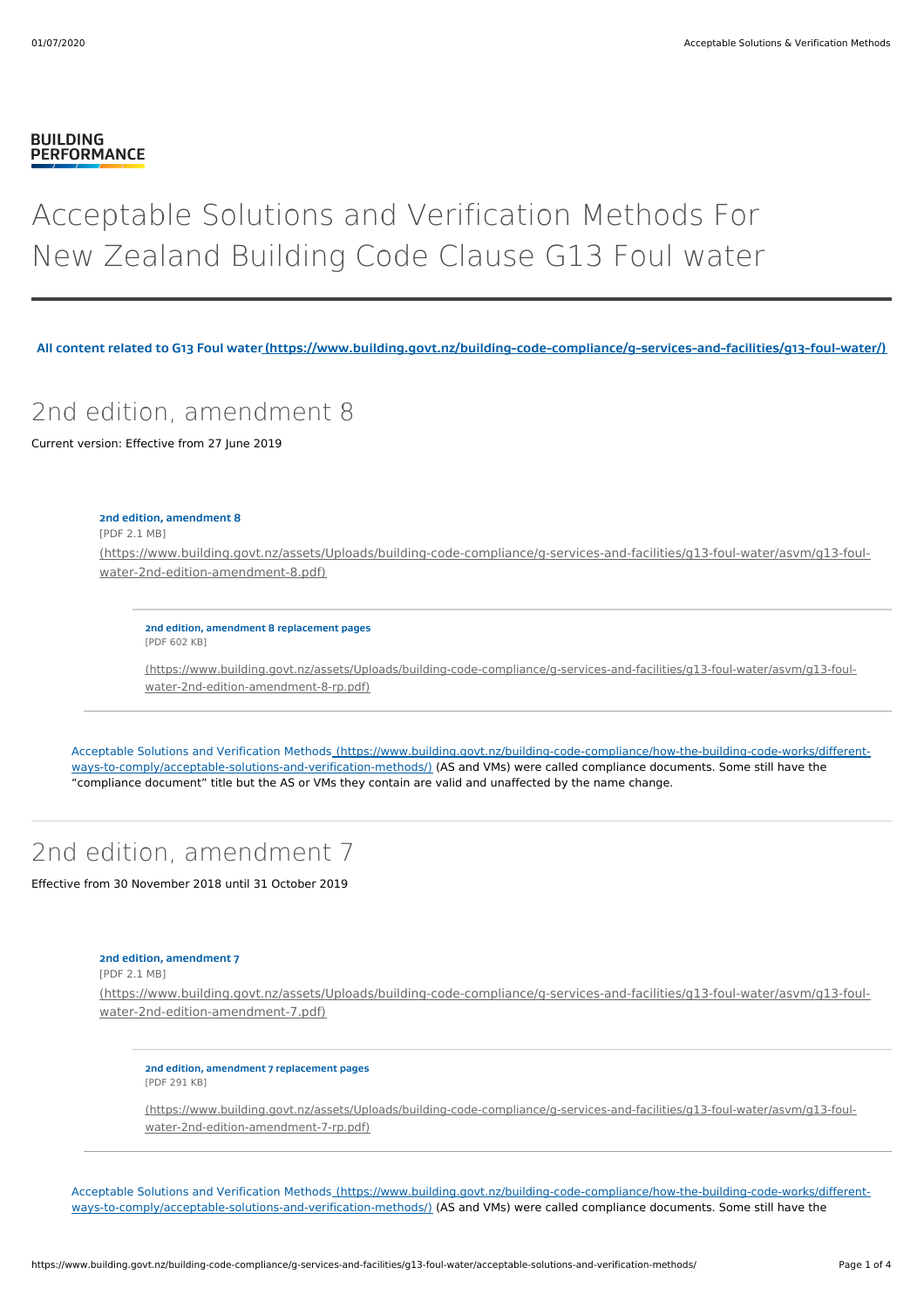"compliance document" title but the AS or VMs they contain are valid and unaffected by the name change.

# 2nd edition, amendment 6

Effective from 1 January 2017 until

**2nd edition, amendment 6** [PDF 2.1 MB] [\(https://www.building.govt.nz/assets/Uploads/building-code-compliance/g-services-and-facilities/g13-foul-water/asvm/g13-foul](https://www.building.govt.nz/assets/Uploads/building-code-compliance/g-services-and-facilities/g13-foul-water/asvm/g13-foul-water-2nd-edition-amendment6.pdf)water-2nd-edition-amendment6.pdf)

**2nd edition, amendment 6 replacement pages** [PDF 717 KB]

[\(https://www.building.govt.nz/assets/Uploads/g13-foul-water-2nd-edition-amendment6-rp.pdf\)](https://www.building.govt.nz/assets/Uploads/g13-foul-water-2nd-edition-amendment6-rp.pdf)

Acceptable Solutions and Verification Methods [\(https://www.building.govt.nz/building-code-compliance/how-the-building-code-works/different](https://www.building.govt.nz/building-code-compliance/how-the-building-code-works/different-ways-to-comply/acceptable-solutions-and-verification-methods/)ways-to-comply/acceptable-solutions-and-verification-methods/) (AS and VMs) were called compliance documents. Some still have the "compliance document" title but the AS or VMs they contain are valid and unaffected by the name change.

Five referenced Standards are updated to the latest versions and consequential changes are made to G13/AS1, G13/AS2 and G13/AS3. Minor changes are made in G13/AS1 relating to air admittance valves.

Cited content in this document [\(https://codehub.building.govt.nz/resources/1528/#!#resource-citations\)](https://codehub.building.govt.nz/resources/1528/#!#resource-citations) can be found on the Building CodeHub website.

### 2nd edition, amendment 5

Effective from 14 February 2014 until 30 May 2017

#### **2nd edition, amendment 5**

[PDF 2 MB]

[\(https://www.building.govt.nz/assets/Uploads/building-code-compliance/g-services-and-facilities/g13-foul-water/asvm/g13-foul](https://www.building.govt.nz/assets/Uploads/building-code-compliance/g-services-and-facilities/g13-foul-water/asvm/g13-foul-water-2nd-edition-amendment-5.pdf)water-2nd-edition-amendment-5.pdf)

**2nd edition, amendment 5 replacement pages** [PDF 673 KB]

[\(https://www.building.govt.nz/assets/Uploads/building-code-compliance/g-services-and-facilities/g13-foul-water/asvm/G13-foul](https://www.building.govt.nz/assets/Uploads/building-code-compliance/g-services-and-facilities/g13-foul-water/asvm/G13-foul-water-2nd-edition-amendment-5-rp.pdf)water-2nd-edition-amendment-5-rp.pdf)

Acceptable Solutions and Verification Methods [\(https://www.building.govt.nz/building-code-compliance/how-the-building-code-works/different](https://www.building.govt.nz/building-code-compliance/how-the-building-code-works/different-ways-to-comply/acceptable-solutions-and-verification-methods/)ways-to-comply/acceptable-solutions-and-verification-methods/) (AS and VMs) were called compliance documents. Some still have the "compliance document" title but the AS or VMs they contain are valid and unaffected by the name change.

All of the Acceptable Solutions and Verification Methods relating to G13 are contained in one document.

- G13/VM1 provides a verification method for sanitary plumbing.
- G13/AS1 gives a means of complying for some above-ground non-pressure sanitary plumbing (water traps, discharge pipes, discharge stacks, venting, watertightness test methods).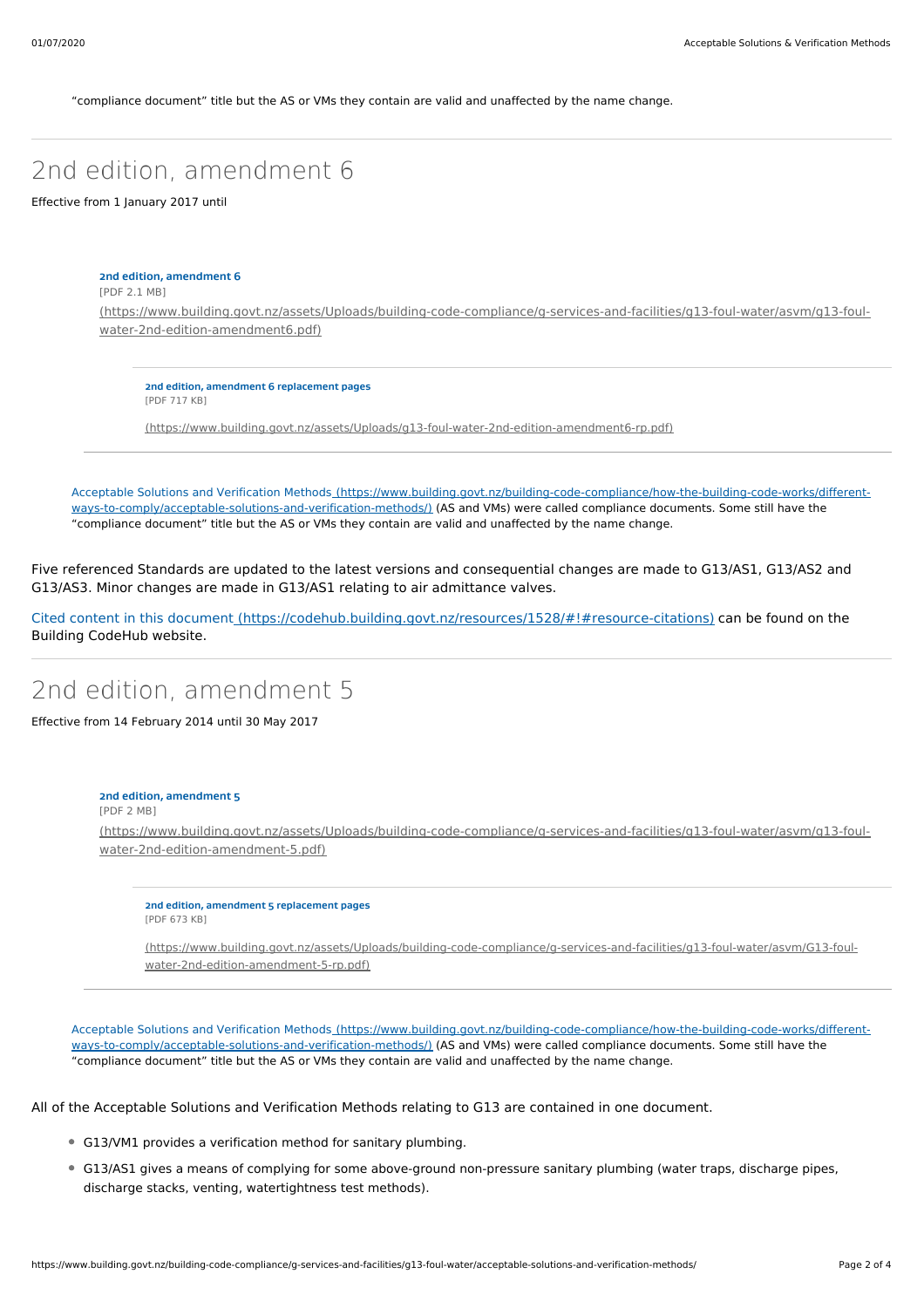- G13/VM2 provides a verification method for drainage.
- G13/AS2 gives a means of complying for some below-ground non-pressure foul water drains (drainage materials, design, ventilation, installation, watertightness test methods).
- G13/AS3 gives a design solution using AS/NZS 3500.2 and a solution using PVC-U pipes and fittings.
- G13/VM4 gives a verification method for on-site foul water disposal.

### 2nd edition, amendment 4

Effective from 10 October 2011 until 14 August 2014

### **2nd edition, amendment 4**

[PDF 2.3 MB]

[\(https://www.building.govt.nz/assets/Uploads/building-code-compliance/g-services-and-facilities/g13-foul-water/asvm/g13-foul](https://www.building.govt.nz/assets/Uploads/building-code-compliance/g-services-and-facilities/g13-foul-water/asvm/g13-foul-water-2nd-edition-amendment-4.pdf)water-2nd-edition-amendment-4.pdf)

**2nd edition, amendment 4 replacement pages** [PDF 679 KB]

[\(https://www.building.govt.nz/assets/Uploads/building-code-compliance/g-services-and-facilities/g13-foul-water/asvm/g13-foul](https://www.building.govt.nz/assets/Uploads/building-code-compliance/g-services-and-facilities/g13-foul-water/asvm/g13-foul-water-2nd-edition-amendment-4-rp.pdf)water-2nd-edition-amendment-4-rp.pdf)

Acceptable Solutions and Verification Methods [\(https://www.building.govt.nz/building-code-compliance/how-the-building-code-works/different](https://www.building.govt.nz/building-code-compliance/how-the-building-code-works/different-ways-to-comply/acceptable-solutions-and-verification-methods/)ways-to-comply/acceptable-solutions-and-verification-methods/) (AS and VMs) were called compliance documents. Some still have the "compliance document" title but the AS or VMs they contain are valid and unaffected by the name change.

# 2nd edition, amendment 3

Effective from 30 September 2010 until 10 October 2011

### **2nd edition, amendment 3**

[PDF 2.2 MB]

[\(https://www.building.govt.nz/assets/Uploads/building-code-compliance/g-services-and-facilities/g13-foul-water/asvm/g13-foul](https://www.building.govt.nz/assets/Uploads/building-code-compliance/g-services-and-facilities/g13-foul-water/asvm/g13-foul-water-2nd-edition-amendment-3.pdf)water-2nd-edition-amendment-3.pdf)

Acceptable Solutions and Verification Methods [\(https://www.building.govt.nz/building-code-compliance/how-the-building-code-works/different](https://www.building.govt.nz/building-code-compliance/how-the-building-code-works/different-ways-to-comply/acceptable-solutions-and-verification-methods/)ways-to-comply/acceptable-solutions-and-verification-methods/) (AS and VMs) were called compliance documents. Some still have the "compliance document" title but the AS or VMs they contain are valid and unaffected by the name change.

# 2nd edition, amendment 2

Effective from 21 June 2007 until 30 September 2010

#### **2nd edition, amendment 2**

[PDF 2.1 MB]

[\(https://www.building.govt.nz/assets/Uploads/building-code-compliance/g-services-and-facilities/g13-foul-water/asvm/g13-foul](https://www.building.govt.nz/assets/Uploads/building-code-compliance/g-services-and-facilities/g13-foul-water/asvm/g13-foul-water-2nd-edition-amendment-2.pdf)water-2nd-edition-amendment-2.pdf)